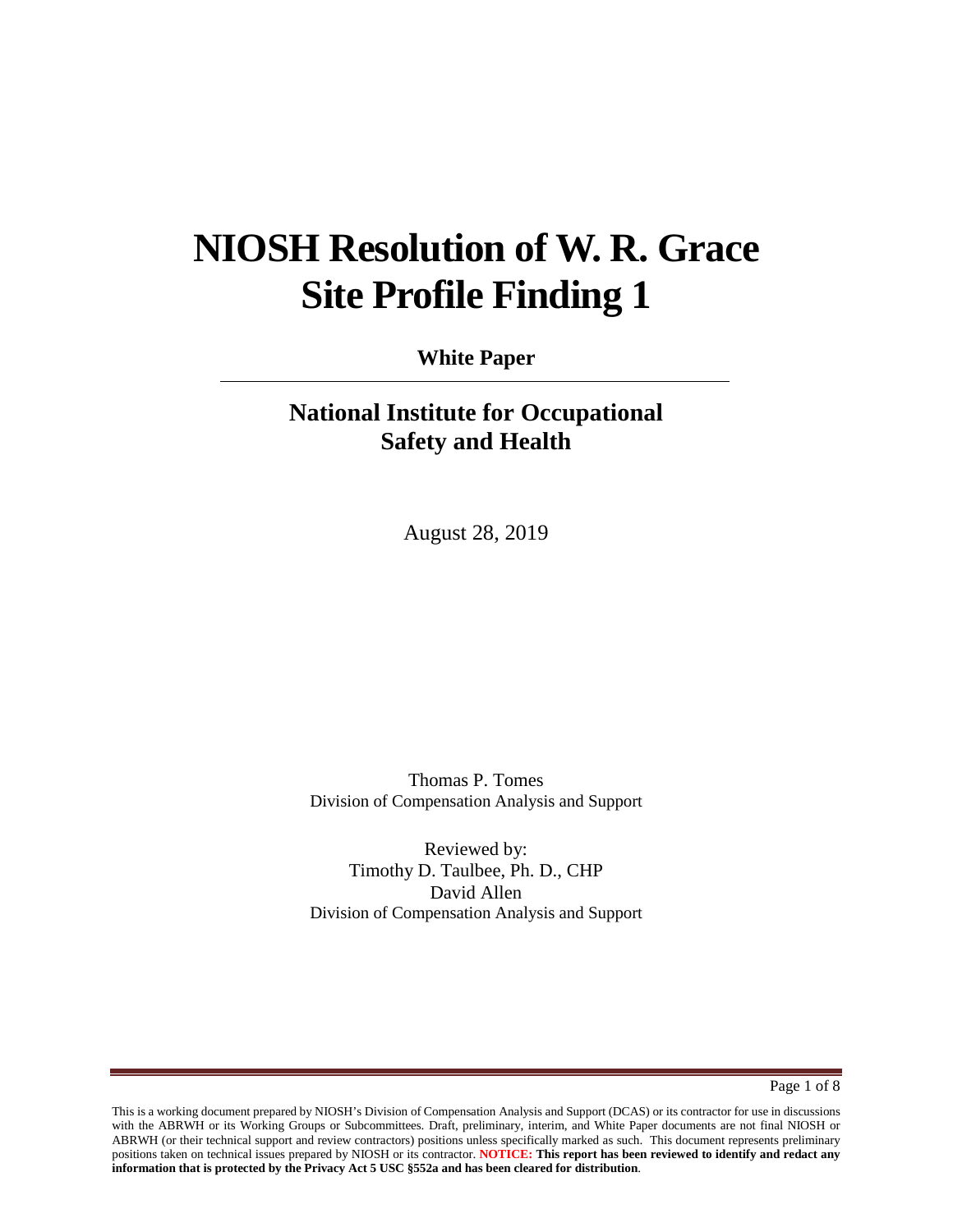## **FINDING 1**

SC&A's review of the W. R. Grace Technical Basis Document has the following summary for Finding 1 (SC&A 2013, p. 9):

*The accuracy and completeness of the recorded bioassay data have not previously been addressed by either DOE or NIOSH as part of a routine "verification and validation" (V&V) database review. SC&A performed a preliminary scan of the WRG DOE files for a small sampling of claimants and did not identify any outstanding issues. However, a broader and more detailed survey should be conducted that would determine if workers who should have been monitored because of job title (i.e., chemical operator, production-line operator, etc.) and/or location (i.e., production buildings, waste facilities, burial grounds, etc.) have recorded bioassay data for the corresponding periods when working in these areas.* 

SC&A also added additional comments on this finding and concluded from a sampling of worker files for 1957 through 1970 "that a relatively small fraction of the workers were bioassayed, mostly for uranium by urinalysis." SC&A also stated that a scan of the files indicates plutonium bioassays are not evident until after the operational period ended (1970) and concluded coworker models are needed (SC&A 2013, pp. 22-29).

This finding was discussed by the Work Group on August 13, 2015. NIOSH reported that no uranium bioassay data are available until late 1964 and that the site profile provides uranium intakes for unmonitored workers. NIOSH also indicated that the site profile provides intakes from residual uranium contamination starting in 1971 (start of the residual contamination period). However, NIOSH also indicated a review was needed to determine: (1) whether or not the available uranium bioassay data is sufficient to assess intakes for the period of Burial Grounds remediation starting in 1991, and (2) whether or not the available plutonium bioassay is sufficient to reconstruction intakes of plutonium.

This paper provides an overview of available internal dose monitoring data, followed by an assessment of adequacy of those records for reconstructing intakes of uranium and plutonium.

#### **BIOASSAY PROGRAM**

This section is a summary of the bioassay data and other internal dose monitoring data that are available in claimant records.

NIOSH reviewed the monitoring records of all W.R. Grace claims in the NIOSH OCAS Claims Tracking System (NOCTS). There were 270 claims in NOCTS as of May 3, 2019. The "DOE Response" files were reviewed and lists made of the data that are available. Of the 270 worker files reviewed, 151 had employment in 1991 or later. The 151 files of workers employed 1991 or later were reviewed in detail as explained below.

Page 2 of 8

This is a working document prepared by NIOSH's Division of Compensation Analysis and Support (DCAS) or its contractor for use in discussions with the ABRWH or its Working Groups or Subcommittees. Draft, preliminary, interim, and White Paper documents are not final NIOSH or ABRWH (or their technical support and review contractors) positions unless specifically marked as such. This document represents preliminary positions taken on technical issues prepared by NIOSH or its contractor. **NOTICE: This report has been reviewed to identify and redact any information that is protected by the Privacy Act 5 USC §552a and has been cleared for distribution**.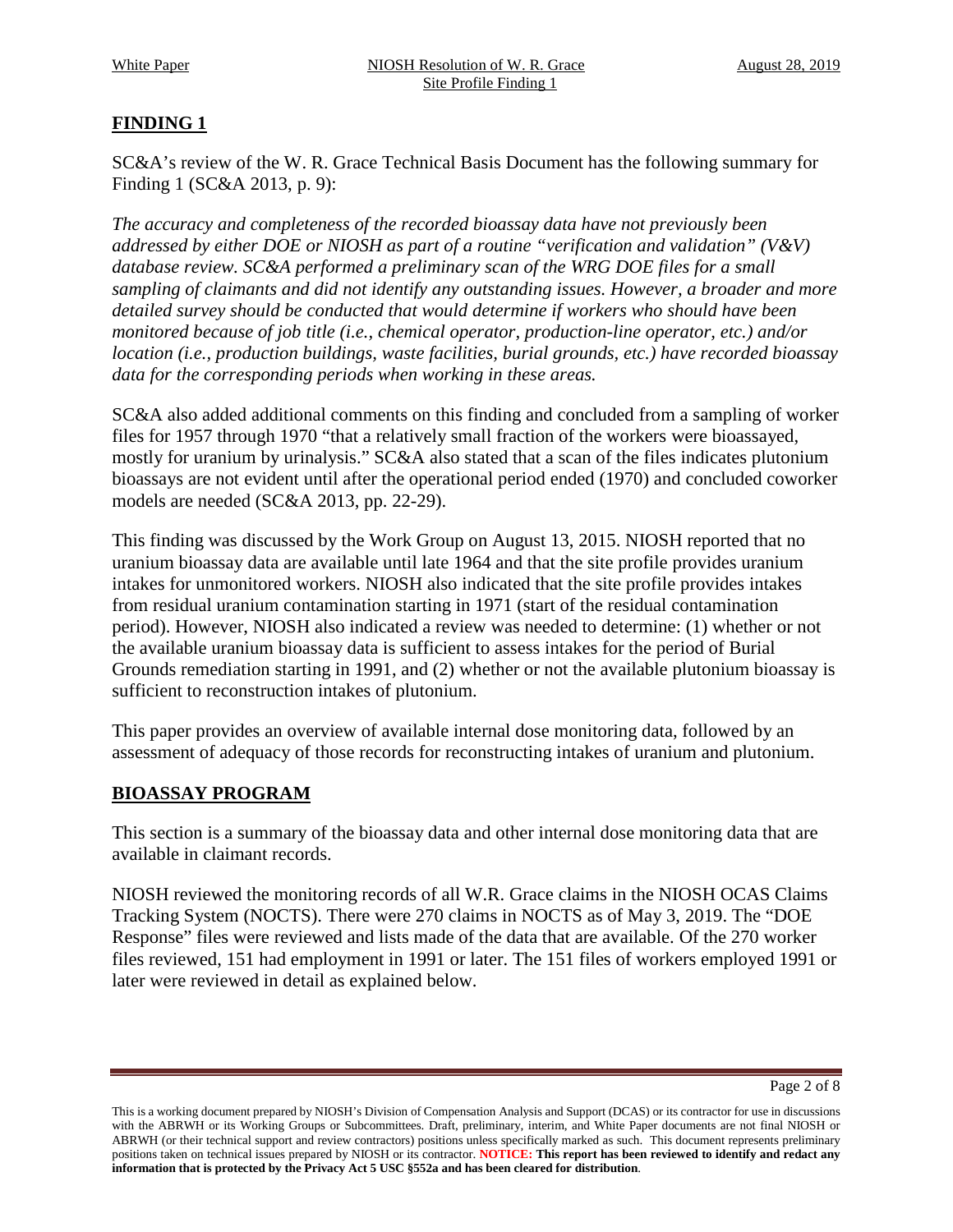#### **Routine Uranium Urinalysis Program 1964 Through 1993**

Claimant records indicate a robust uranium urinalysis program began in the fourth quarter of 1964; no bioassay monitoring records are found prior to late 1964. Most workers have multiple uranium bioassay results reported in all years through 1993. The uranium bioassay results are reported in units of uranium dpm per liter. Claimant records indicate the routine monitoring program ended in late 1993, which coincides with a number of workers being laid off and with the completion of the plutonium facility decommissioning project. A uranium bioassay program was reinstituted in the latter part of 1997.

Although the data in NOCTS indicates most workers have many uranium urinalysis data for all years worked for 1964 through 1993, some workers with certain job titles (administrative and office type workers) have less frequent or only limited bioassay data, and there are several claims with employment during the AWE operational years (1958 through 1970) that do not have any bioassay data in NOCTS even though their job titles indicate they would have been monitored. Some of those workers with no data in NOCTS had very brief employment periods. For those workers with no or incomplete uranium monitoring data, the NIOSH technical basis document (TBD) provides default intakes. Therefore, no additional assessment of the adequacy of uranium bioassay was done for 1958 through 1990. However, the TBD specifies bioassay data should be used for workers remediating the Burial Grounds starting in 1991. All claims for workers with work in the post 1990 period were reviewed.

Of the 151 claims reviewed in NOCTS with employment after 1990, 136 of the claims have onsite work for all or part of 1991 through 1993. Of the 136 workers, 110 have routine uranium urinalyses during that period. The other 26 workers had no or only occasional uranium monitoring results in that period.

#### **Routine Uranium Urinalysis Program 1997 to Present**

There does not appear to have been a routine uranium urinalysis program from late 1993 until 1997. Starting in the latter half of 1997, a number of workers were routinely monitored for exposure to uranium by urinalyses, with the results reported in units of micrograms per liter. Of the 151 claims reviewed in NOCTS with employment after 1990, 97 of the workers had on site work in late 1997 or later. Of the 97 workers, 43% (42 of 97) have routine uranium urinalyses results in NOCTS from at least part of that period; the remaining 55 workers do not have in vitro data in the post 1997 period. The unmonitored workers includes some Operators and other job types who were included in the routine bioassay program that ended in 1993.

#### **In Vivo Monitoring**

Many workers have in vivo chest count results starting as early as 1970. The chest counts were performed by Helgeson Nuclear Services with a phoswich detector. The workers' U-235 chest count results are reported to NIOSH on forms that list the date of examinations and U-235 results in micrograms. There are also individual examination reports from Helgeson that provide the U-235 result in micrograms and the two sigma uncertainty. Detection limits are not provided in

Page 3 of 8

This is a working document prepared by NIOSH's Division of Compensation Analysis and Support (DCAS) or its contractor for use in discussions with the ABRWH or its Working Groups or Subcommittees. Draft, preliminary, interim, and White Paper documents are not final NIOSH or ABRWH (or their technical support and review contractors) positions unless specifically marked as such. This document represents preliminary positions taken on technical issues prepared by NIOSH or its contractor. **NOTICE: This report has been reviewed to identify and redact any information that is protected by the Privacy Act 5 USC §552a and has been cleared for distribution**.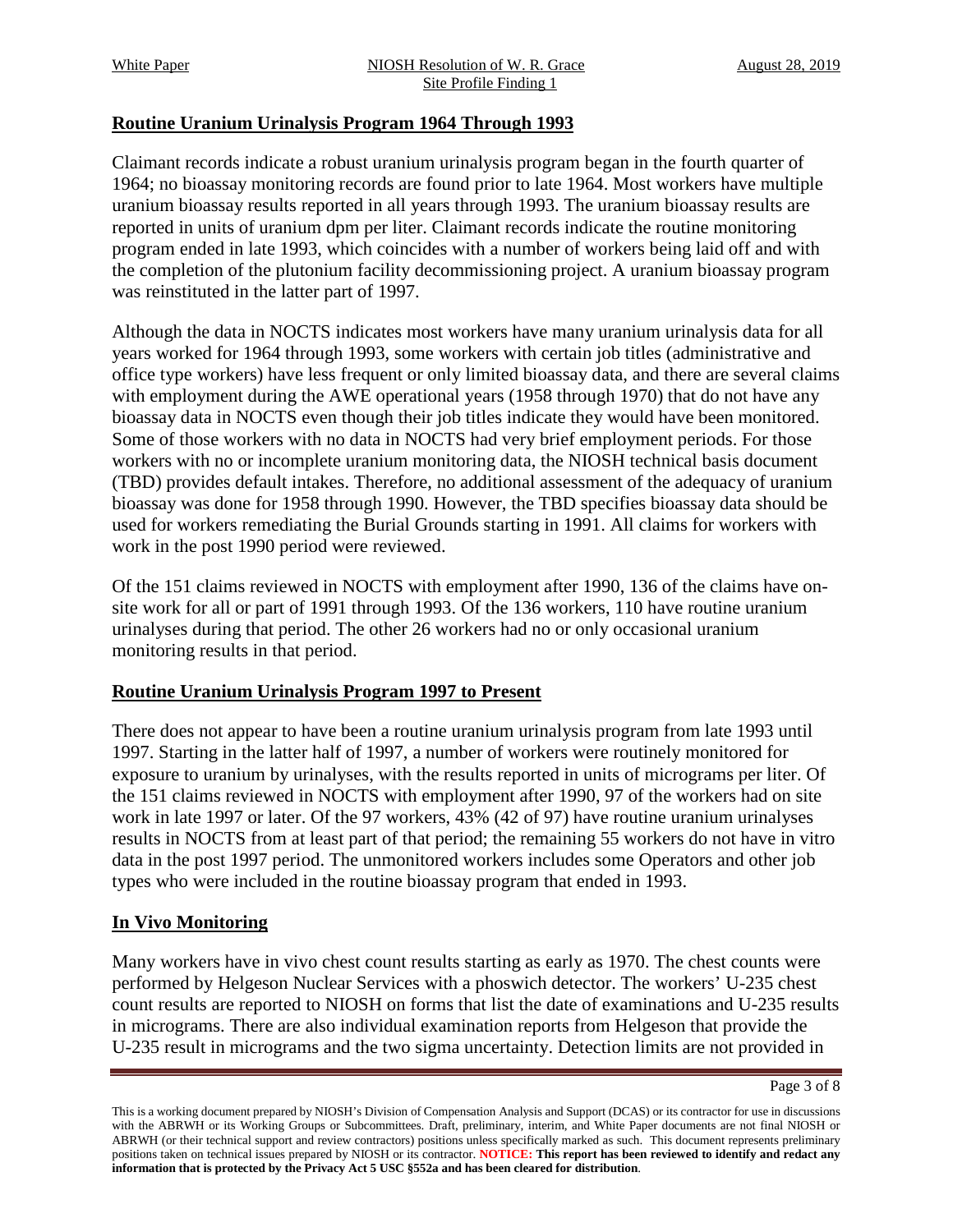the reports, but the NIOSH TBD reports a 120 microgram minimum detectable activity for U-235 (ORAUT 2011). In addition to the Helgeson lung counter, NFS had special monitoring of some workers performed at other DOE facilities (AEC 1974; Author unknown 1988).

NFS constructed a new in vivo counting system that became operational in September 1987. The system had four germanium detectors that were positioned over the subject's lungs while seated in a semi-reclining position in a shielded facility. NOCTS records indicate 30 minute counts were performed. The facility was owned by NFS, but operated by Canberra. After the system became operational NFS reported a study of a few workers who had lung burdens measured with the Helgeson counter, and noted that measurements with the new germanium counter, and measurements of those workers at another site, indicate the Helgeson lung counter underestimated the amount of uranium-235 in the lungs (Author unknown 1988).

After the NFS counter became operational in 1987, most workers in NOCTS have annual chest count reports up to the present. Reports include detection limits (minimum detectable activity) for radionuclides in the uranium, plutonium, and thorium series and cesium-137. Of the 151 claims from NOCTS (with post 1990 employment) reviewed for this white paper, 141 have chest count results available in NOCTS; the other 10 workers have no chest count results in NOCTS. Of the 141 workers monitored, 121 of the workers were routinely monitored, and another 20 were monitored during part of their employment.

#### **Other Internal Dose Monitoring Data**

As described above the site had a robust uranium urinalysis program from 1964 through 1993. Starting with 1994, the NFS monitoring reports sent to NIOSH have annual worker intakes reported on the NRC Form 5 annual dose report. These intakes are provided for individual radionuclides in units of microcuries. The intakes were determined by NFS based on air sampling data, stay time information, and respiratory protection, as applicable (ORAUT 2017). NIOSH has not determined whether or not the intakes listed on Form 5 also included intakes derived from bioassay data, although it is logical to presume those intakes are included as well as intakes determined from air sampling data.

NOCTS has claims for 109 workers who worked at the site in 1994 or later. Of the 109 workers, 90 of them have annual intakes reported in one or more years on NRC Form 5. The dose report includes annual intake by radionuclide in microcuries, intake mode, and inhalation solubility class. These data should be used to supplement dose reconstructions when bioassay data are not sufficient to quantify all intakes.

A number of employees have enhanced routine in vitro monitoring from 1990 through 1993 that included routine uranium, thorium, and plutonium urine and fecal analyses. This enhanced monitoring coincided with the period of remediation of the plutonium facility.

The site had an extensive air sampling program, as indicated by the large number of workers who had assigned intakes from air sampling data starting in 1994 on NRC annual dose reports

This is a working document prepared by NIOSH's Division of Compensation Analysis and Support (DCAS) or its contractor for use in discussions with the ABRWH or its Working Groups or Subcommittees. Draft, preliminary, interim, and White Paper documents are not final NIOSH or ABRWH (or their technical support and review contractors) positions unless specifically marked as such. This document represents preliminary positions taken on technical issues prepared by NIOSH or its contractor. **NOTICE: This report has been reviewed to identify and redact any information that is protected by the Privacy Act 5 USC §552a and has been cleared for distribution**.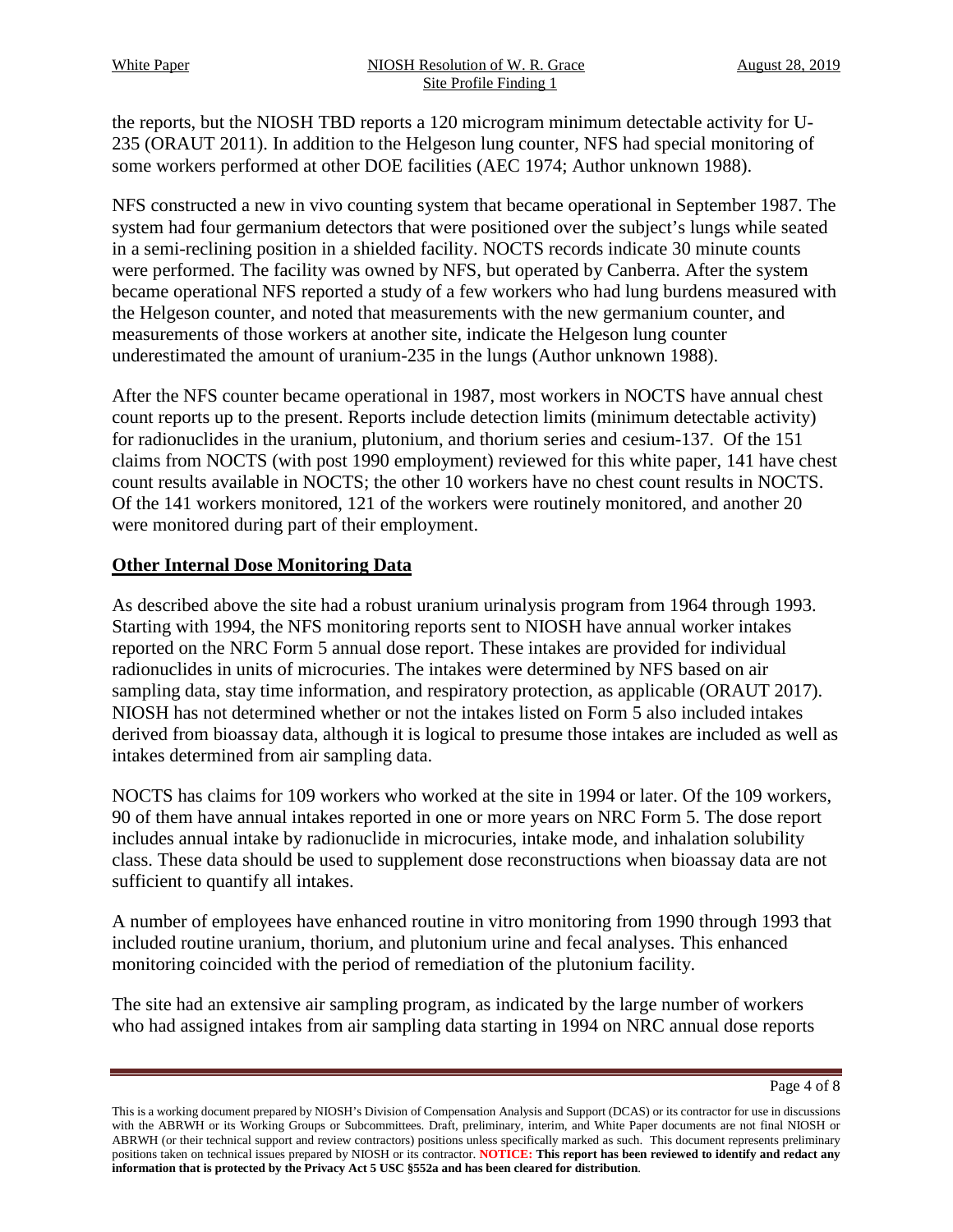(other records available to NIOSH indicates an extensive air sampling program existed much earlier than that).

Additionally, some claims have DAC-hr exposure information that is useful to supplement the bioassay data. A number of the claims in NOCTS also have special monitoring data and assessments of intakes.

#### **ADEQUACY OF URANIUM DATA**

Finding 1 indicated NIOSH needs to assess adequacy of bioassay data for workers involved with remediation of the Burial Grounds starting in 1991. For this white paper, no effort was made to try to determine who was involved with Burial Ground remediation. This paper assessed all 151 workers in NOCTS with post 1990 employment.

Based on the data reported to NIOSH, the most comprehensive internal dose monitoring data available for the post 1990 era are the in vivo chest count data; these records include detection limits for U-235 that can be used to estimate total uranium. Of the 151 workers reviewed, 121 of them were routinely monitored on an annual frequency throughout their employment.

Of the 30 workers who do not have routine annual chest counts in the post 1990 era, 20 of them have some chest count data available, but not for all years. The remaining 10 workers have no in vivo chest count measurements in NOCTS.

Claims for all 30 workers with no, or only partial, annual chest counts were reviewed. Two of those claims appear to have incomplete responses in the DOE Response file because the files indicate the workers were likely monitored for intakes. NIOSH will review the two claims and follow-up with the site. Of the remaining 28 claims with limited in vivo data or no in vivo data, the descriptions of work for those individuals indicate they worked in jobs or in administrative areas where elevated workplace airborne radioactivity is not likely. The job categories include: Secretary, Manager, Clerk/Typist, PC Specialist, Director, Contracts Administrator, Guard, Security, Material Control & Accountability, Administrative Assistant, Supervisor of Delivery, and Analyst (recent years), (NOTE: a few of those workers changed jobs and were apparently removed from the routine monitoring program; the job titles used in this review are those associated with the 1990s period). On-site environmental intakes are appropriate for these unmonitored workers. Environmental intake rates were provided to the Work Group in a NIOSH white paper of July 22, 2019. It should be noted that only 10 claims have no in vivo data, while 20 workers were monitored once or more, but not every year. Some workers had jobs titles that appears to have had some periods with potential exposure. For example, several security personnel are included in the 30 workers who were not routinely monitored in all years, but all of them have some monitoring data.

Based on a review of all 151 claims in NOCTS with post 1991 site work, NIOSH concludes all the workers have either sufficient data to reconstruct intakes of uranium, or that environmental intakes are appropriate for the workers with unmonitored periods of employment. This conclusion is based solely on in vivo data. As described earlier in this paper, NIOSH has other

This is a working document prepared by NIOSH's Division of Compensation Analysis and Support (DCAS) or its contractor for use in discussions with the ABRWH or its Working Groups or Subcommittees. Draft, preliminary, interim, and White Paper documents are not final NIOSH or ABRWH (or their technical support and review contractors) positions unless specifically marked as such. This document represents preliminary positions taken on technical issues prepared by NIOSH or its contractor. **NOTICE: This report has been reviewed to identify and redact any information that is protected by the Privacy Act 5 USC §552a and has been cleared for distribution**.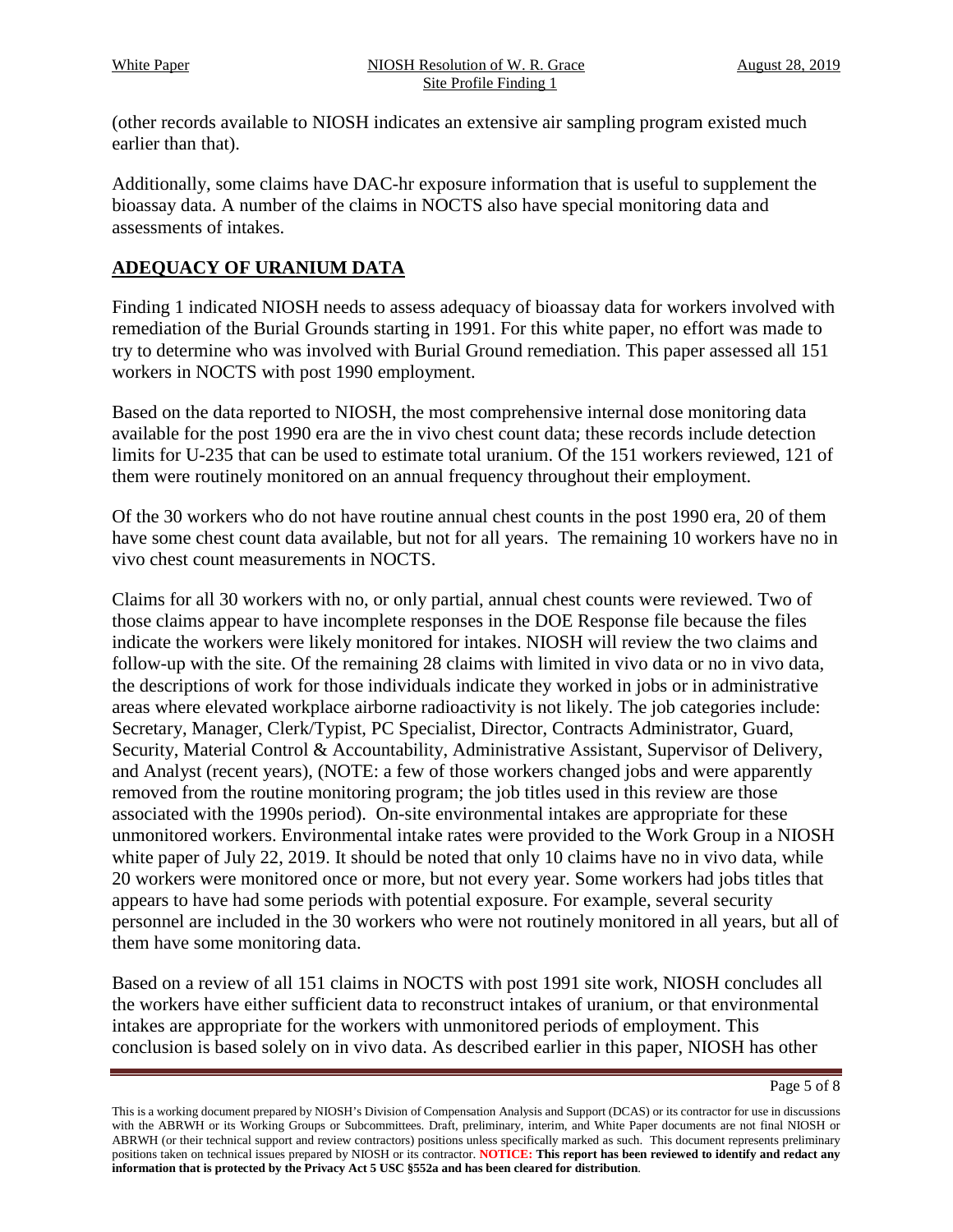monitoring data for many workers that can be utilized, as appropriate, to estimate or bound intakes.

### **ADEQUACY OF PLUTONIUM DATA**

NIOSH provided a white paper dated March 1, 2019, to the Work Group that contained coworker bioassay data for the period plutonium was produced at W. R. Grace, 1965 through 1973. That paper also contained intakes based on air concentrations for workers who may have entered the facility during the idle period and for general areas of the facility. Table 1 of the March 1, 2019, paper provides a timeline of plutonium activities. It shows the site began characterization of the plutonium facilities in 1988, began decontamination and decommission (D&D) work in 1990, and completed plutonium D&D work in 1993 (with the exception of an underground contaminated area inside a containment).

As discussed previously in this white paper, the site enhanced their internal dose monitoring program at a time that coincided with characterization of the plutonium facilities. A new in vivo facility became operational in late 1987. Additionally, starting in 1990 enhanced worker in vitro monitoring is found for a number of workers that include routine urine and fecal samples for uranium, thorium, and plutonium.

This paper previously discussed the in vivo monitoring program and concluded all workers with employment post 1990, and who have claims in NOCTS, have sufficient in vivo data to assess intakes for uranium, or that environmental intakes are appropriate (as noted earlier there are two claims for workers with post 1990 work in which the DOE Response files appear to be missing internal dose monitoring data). The in vivo reports also provide values and detection limits, including U-235, Pu-239 and Am-241. These data are sufficient to estimate or bound intakes of plutonium and uranium. The *Adequacy of Uranium Data* section discussed the 151 claims with employment post 1990, but did not evaluate sufficiency of data prior to 1991. There are an additional 12 claims in NOCTS for workers who worked some or all of 1988 through 1990. The data from those 12 claims were reviewed.

Of the 12 claims, 10 have routine in vivo examinations. One of the claims has an incomplete DOE Response file that NIOSH will review and follow-up with the site. The other claim with no routine in vivo examinations in that period was reviewed for information on exposure potential. During that period that worker performed duties in two specified facilities, neither of which are plutonium facilities (the worker was routinely monitored for uranium by urinalysis).

NIOSH concludes, that with the exception of three workers whose DOE Response files are incomplete, the in vivo data are sufficient to estimate or bound intakes of plutonium from 1988 on. Except where noted, this review made no attempt to actually determine who was potentially exposed to plutonium.

This is a working document prepared by NIOSH's Division of Compensation Analysis and Support (DCAS) or its contractor for use in discussions with the ABRWH or its Working Groups or Subcommittees. Draft, preliminary, interim, and White Paper documents are not final NIOSH or ABRWH (or their technical support and review contractors) positions unless specifically marked as such. This document represents preliminary positions taken on technical issues prepared by NIOSH or its contractor. **NOTICE: This report has been reviewed to identify and redact any information that is protected by the Privacy Act 5 USC §552a and has been cleared for distribution**.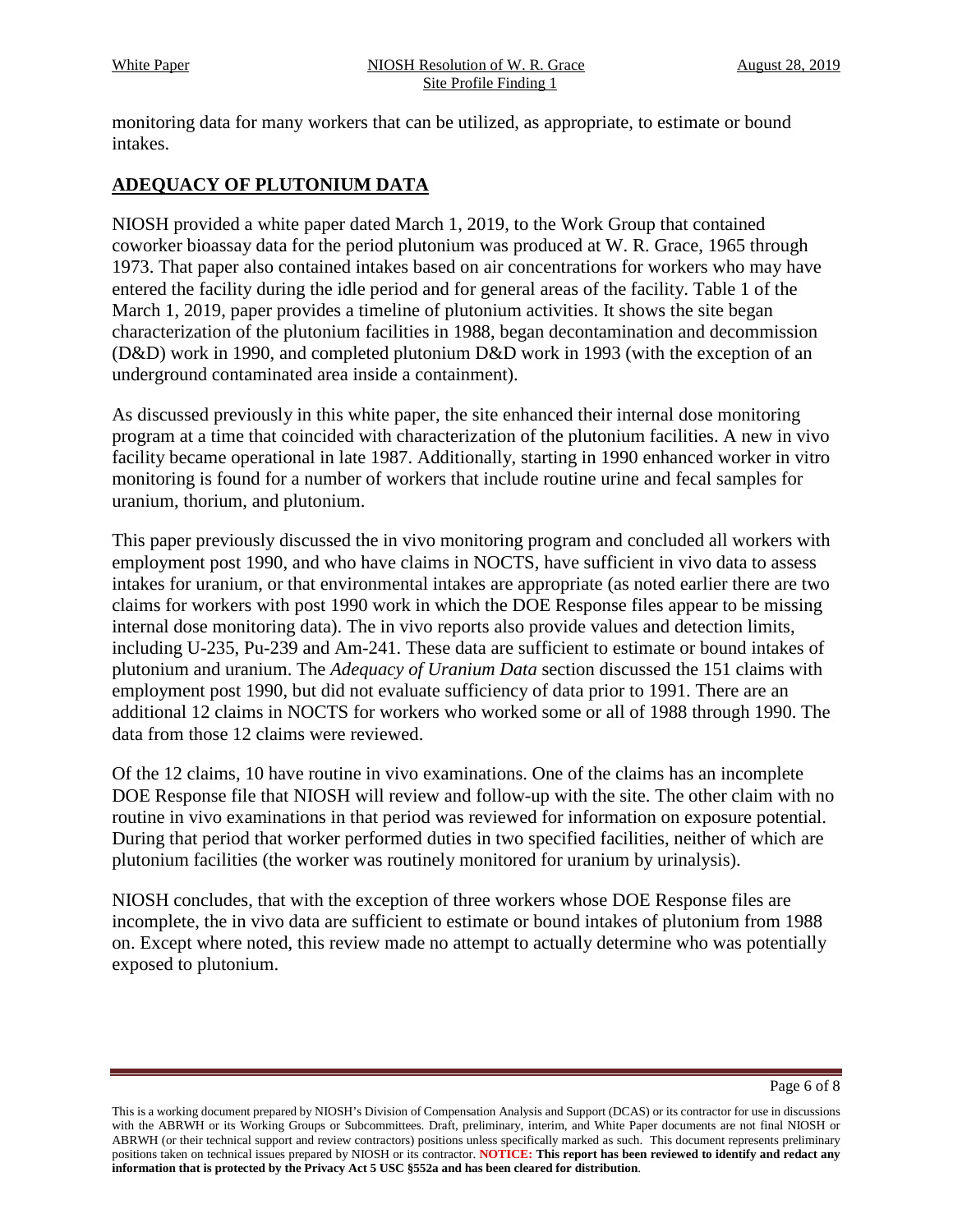#### **CONCLUSION**

NIOSH has reviewed all claims in NOCTS to determine whether or not worker monitoring data are sufficient to reconstruct uranium intakes in the post 1990 period. NIOSH concludes that all workers who should have been monitored for intakes of uranium have either in vivo monitoring data, in vitro monitoring data, or both. Two claims were identified for workers whose NOCTS files indicate they were likely monitored for uranium, but the response file from the site appears to be missing the data. NIOSH will follow-up with the site for those two claims.

NIOSH has also reviewed all claims in NOCTS with employment post 1987 to determine if there are adequate monitoring data in the period of plutonium decontamination and decommissioning work. Two claims from the post 1990 era that are discussed in the above paragraph, and one claim in the 1988 through 1990 period, have apparent incomplete data responses from the site that NIOSH will review and follow-up with the site. NIOSH concludes that all workers who should have been monitored for plutonium were routinely monitored by annual chest counts. The review of available data in NOCTS also indicates the site had enhanced in vitro monitoring for multiple radionuclides for a number of workers during the plutonium D&D period.

Page 7 of 8

This is a working document prepared by NIOSH's Division of Compensation Analysis and Support (DCAS) or its contractor for use in discussions with the ABRWH or its Working Groups or Subcommittees. Draft, preliminary, interim, and White Paper documents are not final NIOSH or ABRWH (or their technical support and review contractors) positions unless specifically marked as such. This document represents preliminary positions taken on technical issues prepared by NIOSH or its contractor. **NOTICE: This report has been reviewed to identify and redact any information that is protected by the Privacy Act 5 USC §552a and has been cleared for distribution**.